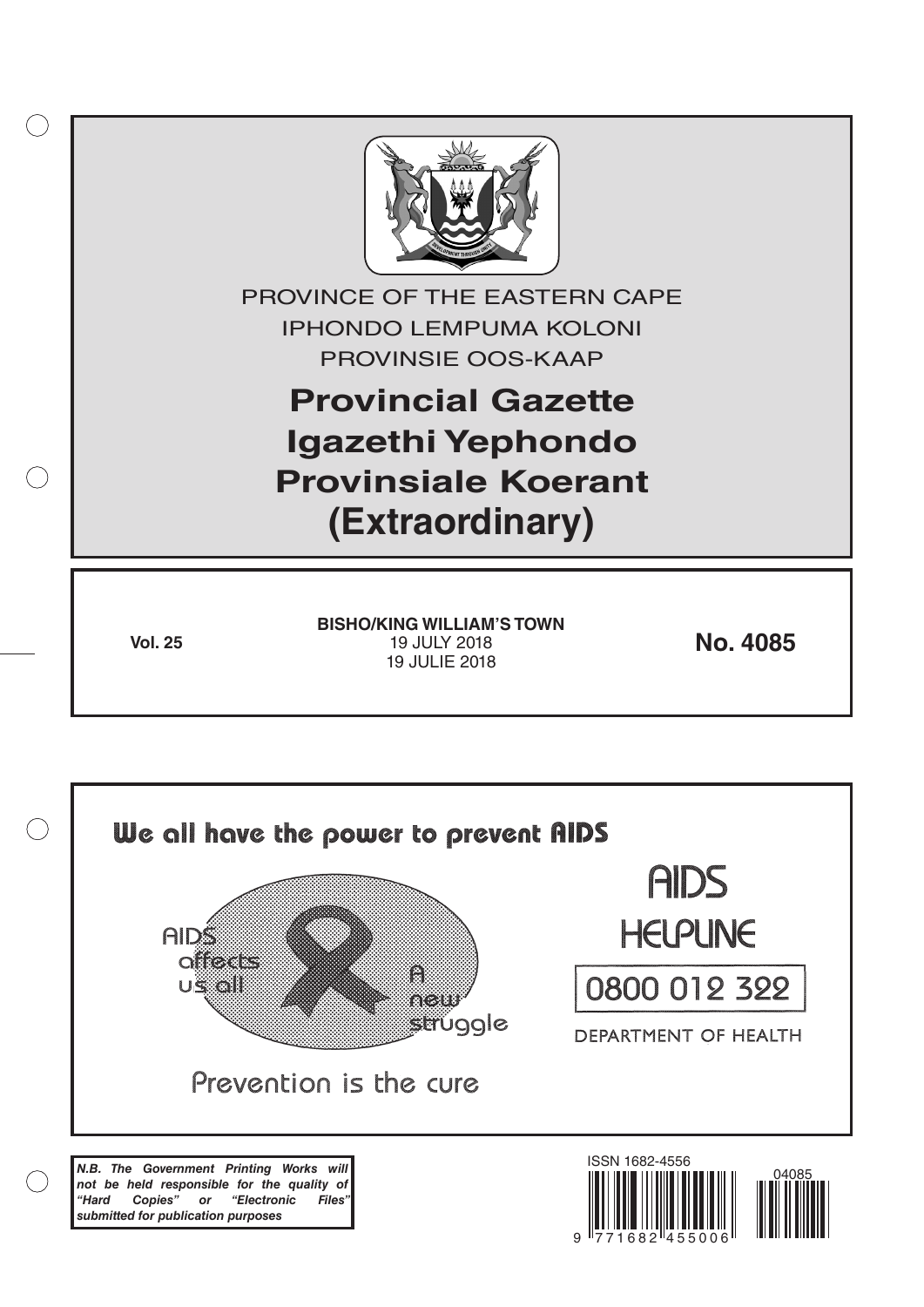# **IMPORTANT NOTICE:**

**The GovernmenT PrinTinG Works Will noT be held resPonsible for any errors ThaT miGhT occur due To The submission of incomPleTe / incorrecT / illeGible coPy.**

**no fuTure queries Will be handled in connecTion WiTh The above.**

#### **CONTENTS**

|     |                                                                                                    | Gazette<br>No. | Page<br>No. |
|-----|----------------------------------------------------------------------------------------------------|----------------|-------------|
|     | LOCAL AUTHORITY NOTICES • PLAASLIKE OWERHEIDS KENNISGEWINGS                                        |                |             |
| 142 | Local Government Municipal System Act (32/2000): Kouga Municipality (EC108): Customer care, credit | 4085           |             |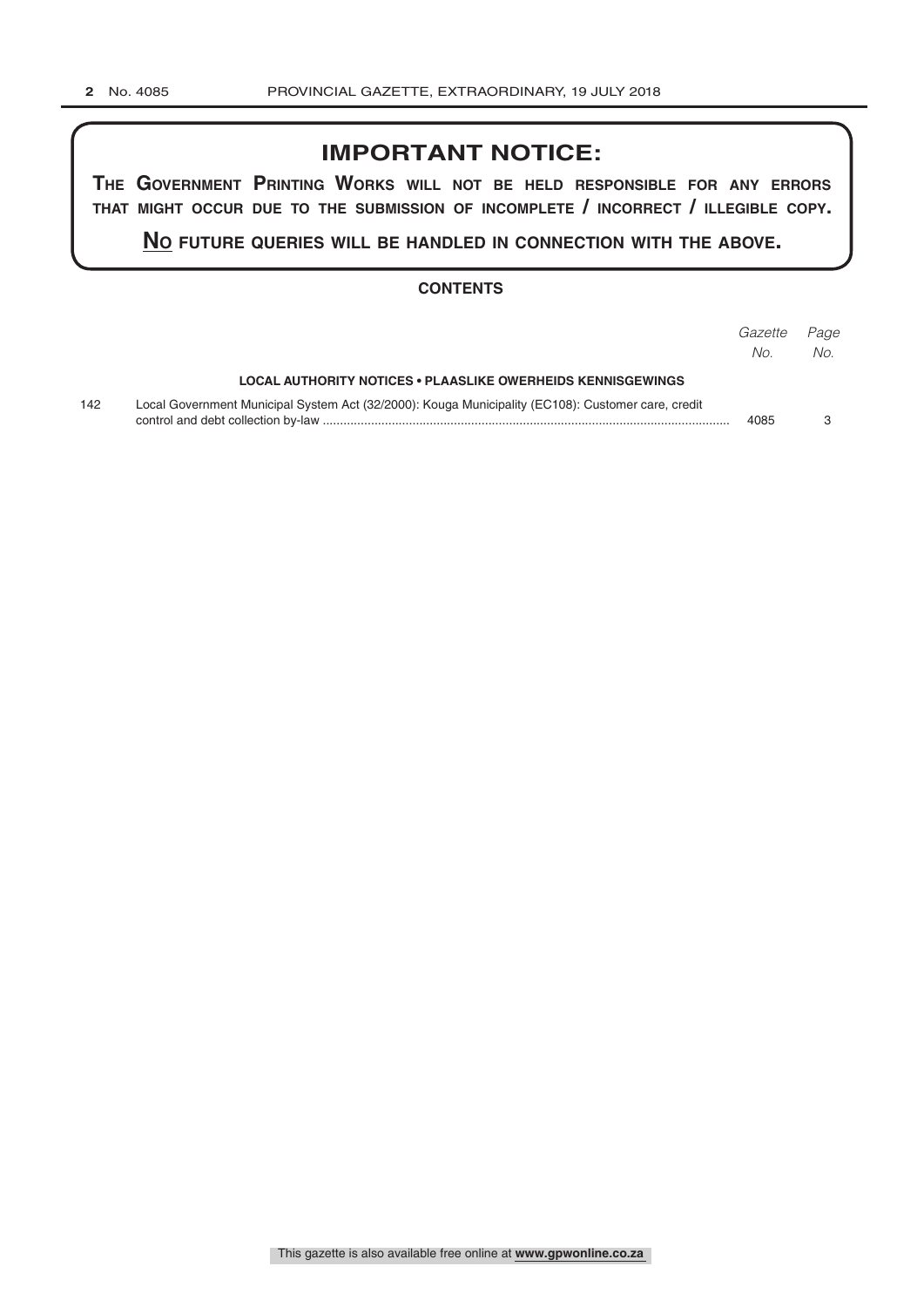# Local Authority Notices • Plaaslike Owerheids Kennisgewings

#### **LOCAL AUTHORITY NOTICE 142 OF 2018**

### **KOUGA MUNICIPALITY (EC108)**

### **NOTICE NO. 89/2018**

#### **CUSTOMER CARE, CREDIT CONTROL AND DEBT COLLECTION BY-LAW**

NOTICE IS HEREBY GIVEN in terms of Section 156 (2) of the constitution of the Republic of South Africa, 1996 and sections 96 and 98 of the Municipal Systems Act 2000, that the Council of the Kouga Municipality at its meeting held on 29/03/2018, adopted the customer care, credit control and debt collection by-law, which will lie open for inspection at the Kouga Municipal Offices and libraries (Jeffreys Bay, Humansdorp, St Francis Bay, Patensie and Hankey), during normal office hours (07:30 – 16:15) from **Friday, 01 June 2018.**

In terms of the provisions of Section 12 and 13 of the Local Government Municipal System Act 32 of 2000, members of the public and interested parties are hereby invited to submit written comments on the customer care, credit control and debt collection by-law Report to reach the Office of the Municipal Manager **by not later than Wednesday, 20 June 2018 at 12:00.**

#### **Any comments submitted must be clearly marked: 'COMMENTS ON CUSTOMER CARE, CREDIT CONTROL AND DEBT COLLECTION BY-LAW – NOTICE NO 89/2018'.**

For further enquiries, kindly contact Ms. R Van Heerden (Manager Finance – Income) at 0422002200 (rheerden@kouga.gov.za)

## **MR. C DUP PLESSIS** P.O. Box 21 **MUNICIPAL MANAGER** Jeffreys Bay

 $6330$ 

#### **FOR PUBLICATION**:

Kouga Express - 31 MAY 2018 Municipal Website, Notice Boards & all the libraries